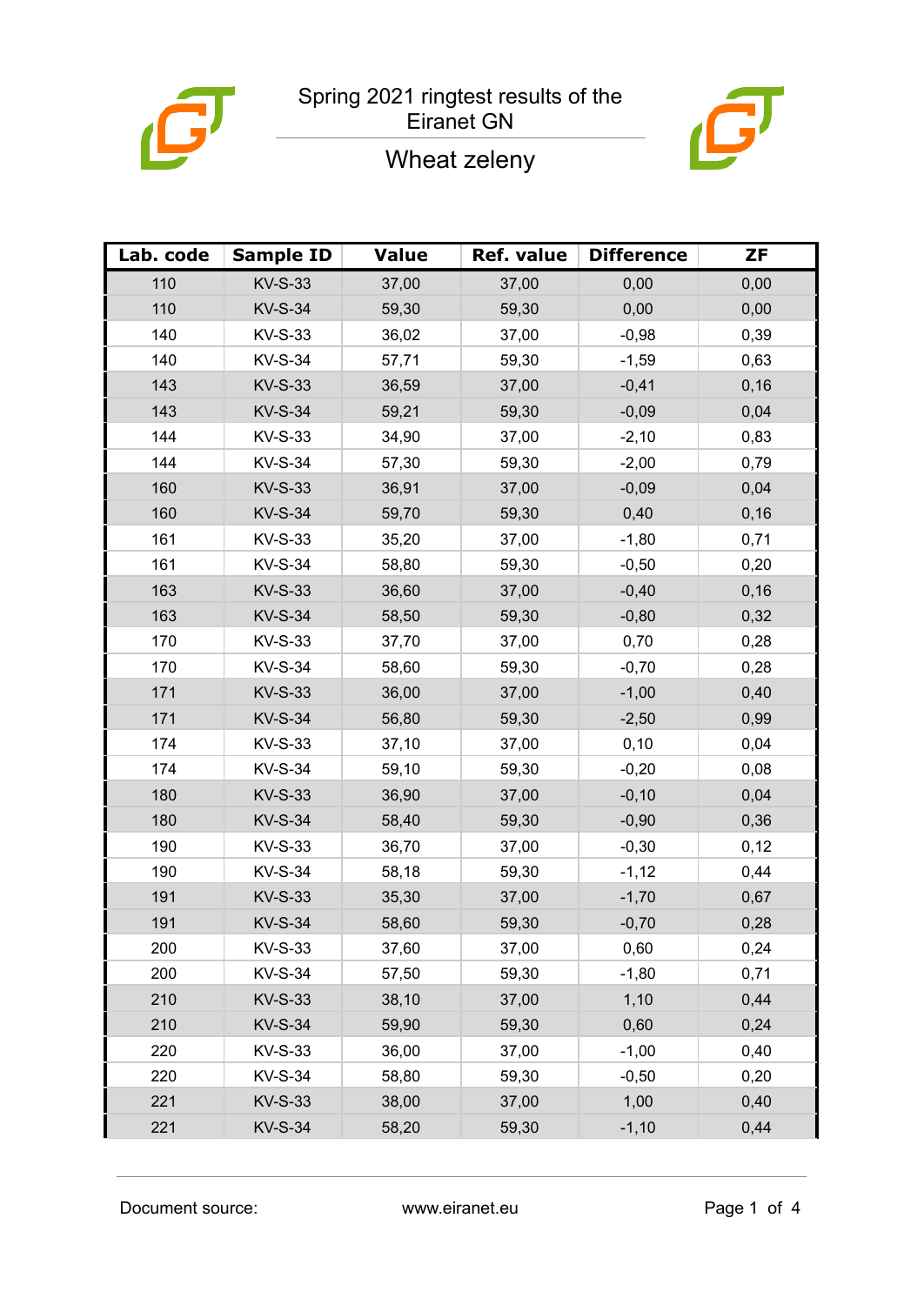

## Spring 2021 ringtest results of the Eiranet GN



|  | Wheat zeleny |
|--|--------------|
|--|--------------|

| 222 | <b>KV-S-33</b> | 36,90 | 37,00 | $-0,10$ | 0,04  |
|-----|----------------|-------|-------|---------|-------|
| 222 | <b>KV-S-34</b> | 58,60 | 59,30 | $-0,70$ | 0,28  |
| 230 | <b>KV-S-33</b> | 37,10 | 37,00 | 0,10    | 0,04  |
| 230 | <b>KV-S-34</b> | 58,20 | 59,30 | $-1,10$ | 0,44  |
| 251 | <b>KV-S-33</b> | 40,90 | 37,00 | 3,90    | 1,55  |
| 251 | <b>KV-S-34</b> | 57,60 | 59,30 | $-1,70$ | 0,67  |
| 253 | <b>KV-S-33</b> | 40,60 | 37,00 | 3,60    | 1,43  |
| 253 | <b>KV-S-34</b> | 56,40 | 59,30 | $-2,90$ | 1,15  |
| 254 | <b>KV-S-33</b> | 43,10 | 37,00 | 6, 10   | 2,42  |
| 254 | <b>KV-S-34</b> | 58,90 | 59,30 | $-0,40$ | 0,16  |
| 255 | <b>KV-S-33</b> | 37,10 | 37,00 | 0,10    | 0,04  |
| 255 | <b>KV-S-34</b> | 56,60 | 59,30 | $-2,70$ | 1,07  |
| 257 | <b>KV-S-33</b> | 39,10 | 37,00 | 2,10    | 0,83  |
| 257 | <b>KV-S-34</b> | 55,40 | 59,30 | $-3,90$ | 1,55  |
| 261 | <b>KV-S-33</b> | 38,15 | 37,00 | 1,15    | 0,46  |
| 261 | <b>KV-S-34</b> | 60,26 | 59,30 | 0,96    | 0,38  |
| 270 | <b>KV-S-33</b> | 36,60 | 37,00 | $-0,40$ | 0, 16 |
| 270 | <b>KV-S-34</b> | 56,50 | 59,30 | $-2,80$ | 1,11  |
| 271 | <b>KV-S-33</b> | 36,40 | 37,00 | $-0,60$ | 0,24  |
| 271 | <b>KV-S-34</b> | 57,00 | 59,30 | $-2,30$ | 0,91  |
| 272 | <b>KV-S-33</b> | 37,60 | 37,00 | 0,60    | 0,24  |
| 272 | <b>KV-S-34</b> | 59,7  | 59,30 | 0,40    | 0,16  |
| 274 | <b>KV-S-33</b> | 38,04 | 37,00 | 1,04    | 0,41  |
| 274 | <b>KV-S-34</b> | 58,85 | 59,30 | $-0,45$ | 0,18  |
| 280 | <b>KV-S-33</b> | 36,10 | 37,00 | $-0,90$ | 0,36  |
| 280 | <b>KV-S-34</b> | 58,10 | 59,30 | $-1,20$ | 0,48  |
| 282 | <b>KV-S-33</b> | 35,80 | 37,00 | $-1,20$ | 0,48  |
| 282 | <b>KV-S-34</b> | 58,10 | 59,30 | $-1,20$ | 0,48  |
| 283 | KV-S-33        | 38,70 | 37,00 | 1,70    | 0,67  |
| 283 | <b>KV-S-34</b> | 59,60 | 59,30 | 0,30    | 0,12  |
| 284 | <b>KV-S-33</b> | 36,30 | 37,00 | $-0,70$ | 0,28  |
| 284 | <b>KV-S-34</b> | 59,70 | 59,30 | 0,40    | 0, 16 |
| 290 | <b>KV-S-33</b> | 36,00 | 37,00 | $-1,00$ | 0,40  |
| 290 | <b>KV-S-34</b> | 59,70 | 59,30 | 0,40    | 0, 16 |
| 291 | <b>KV-S-33</b> | 36,80 | 37,00 | $-0,20$ | 0,08  |
| 291 | <b>KV-S-34</b> | 58,00 | 59,30 | $-1,30$ | 0,52  |
|     |                |       |       |         |       |

Document source: www.eiranet.eu Page 2 of 4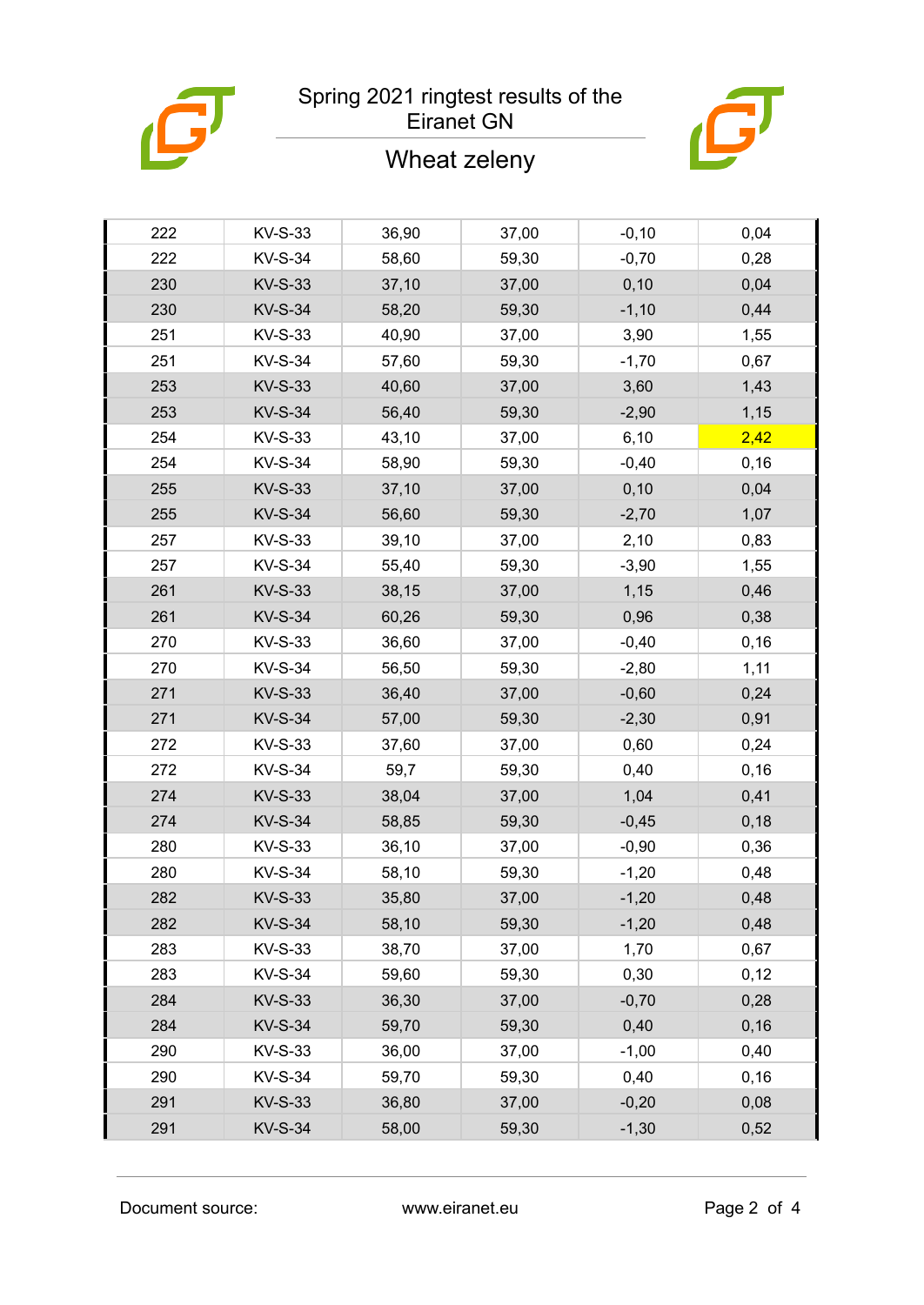

## Spring 2021 ringtest results of the Eiranet GN

## Wheat zeleny



| 293 | KV-S-33        | 37,80 | 37,00 | 0,80     | 0,32  |
|-----|----------------|-------|-------|----------|-------|
| 293 | <b>KV-S-34</b> | 58,00 | 59,30 | $-1,30$  | 0,52  |
| 300 | <b>KV-S-33</b> | 36,70 | 37,00 | $-0,30$  | 0,12  |
| 300 | <b>KV-S-34</b> | 59,30 | 59,30 | 0,00     | 0,00  |
| 310 | <b>KV-S-33</b> | 36,90 | 37,00 | $-0,10$  | 0,04  |
| 310 | <b>KV-S-34</b> | 59,60 | 59,30 | 0,30     | 0,12  |
| 322 | <b>KV-S-33</b> | 36,10 | 37,00 | $-0,90$  | 0,36  |
| 322 | <b>KV-S-34</b> | 58,00 | 59,30 | $-1,30$  | 0,52  |
| 330 | <b>KV-S-33</b> | 36,10 | 37,00 | $-0,90$  | 0,36  |
| 330 | <b>KV-S-34</b> | 59,30 | 59,30 | 0,00     | 0,00  |
| 331 | <b>KV-S-33</b> | 37,70 | 37,00 | 0,70     | 0,28  |
| 331 | <b>KV-S-34</b> | 58,50 | 59,30 | $-0,80$  | 0,32  |
| 340 | <b>KV-S-33</b> | 37,34 | 37,00 | 0,34     | 0,13  |
| 340 | <b>KV-S-34</b> | 58,61 | 59,30 | $-0,69$  | 0,27  |
| 360 | <b>KV-S-33</b> | 37,10 | 37,00 | 0,10     | 0,04  |
| 360 | <b>KV-S-34</b> | 58,80 | 59,30 | $-0,50$  | 0,20  |
| 371 | <b>KV-S-33</b> | 36,46 | 37,00 | $-0,54$  | 0,21  |
| 371 | <b>KV-S-34</b> | 57,05 | 59,30 | $-2,25$  | 0,89  |
| 382 | <b>KV-S-33</b> | 37,80 | 37,00 | 0,80     | 0,32  |
| 382 | <b>KV-S-34</b> | 60,10 | 59,30 | 0,80     | 0,32  |
| 390 | <b>KV-S-33</b> | 35,55 | 37,00 | $-1,45$  | 0,58  |
| 390 | <b>KV-S-34</b> | 57,70 | 59,30 | $-1,60$  | 0,63  |
| 430 | <b>KV-S-33</b> | 35,66 | 37,00 | $-1,34$  | 0,53  |
| 430 | <b>KV-S-34</b> | 57,88 | 59,30 | $-1,42$  | 0,56  |
| 440 | <b>KV-S-33</b> | 39,3  | 37,00 | 2,30     | 0,91  |
| 440 | <b>KV-S-34</b> | 59,5  | 59,30 | 0,20     | 0,08  |
| 450 | <b>KV-S-33</b> | 37,44 | 37,00 | 0,44     | 0,17  |
| 450 | <b>KV-S-34</b> | 58,49 | 59,30 | $-0,81$  | 0,32  |
| 480 | KV-S-33        | 36,8  | 37,00 | $-0,20$  | 0,08  |
| 480 | <b>KV-S-34</b> | 58,4  | 59,30 | $-0,90$  | 0,36  |
| 481 | <b>KV-S-33</b> | 37,40 | 37,00 | 0,40     | 0, 16 |
| 481 | <b>KV-S-34</b> | 59,00 | 59,30 | $-0,30$  | 0,12  |
| 482 | KV-S-33        | 38,5  | 37,00 | 1,50     | 0,60  |
| 482 | <b>KV-S-34</b> | 59    | 59,30 | $-0,30$  | 0,12  |
| 483 | <b>KV-S-33</b> | 37,50 | 37,00 | 0,50     | 0,20  |
| 483 | <b>KV-S-34</b> | 59,20 | 59,30 | $-0, 10$ | 0,04  |

Document source: www.eiranet.eu Page 3 of 4